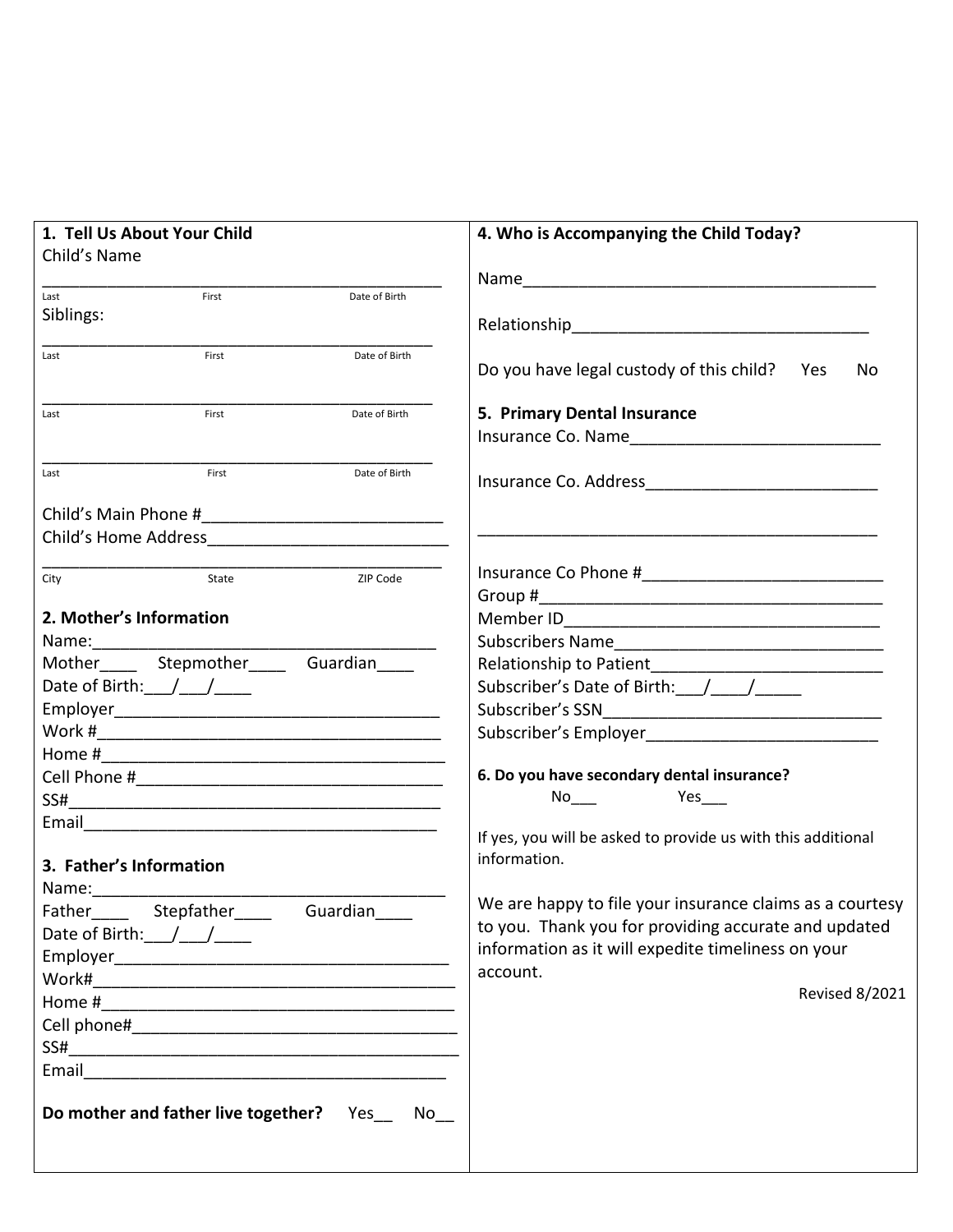

GREGORY D. EVANS, DDS PC AND RACHEL ECKER, DMD

3221 Eastbrook Drive; Fort Collins, CO 80525 ~ Phone: (970) 407-1020 Fax: (970) 266-8238

### **HEALTH HISTORY**

We believe that to best serve your child's dental health, we must understand your child in the larger context of his/her social and medical history. Please help us by thoughtfully answering the following questions. Please note that all health histories are held in strict confidence among our team. Complete both pages of the form.

|                                                                                                                                                                                                                   | M/F                                                                                                                                                                                                                                      |                                  |                                                     |                                                                                                |
|-------------------------------------------------------------------------------------------------------------------------------------------------------------------------------------------------------------------|------------------------------------------------------------------------------------------------------------------------------------------------------------------------------------------------------------------------------------------|----------------------------------|-----------------------------------------------------|------------------------------------------------------------------------------------------------|
| Child's Name (Last, First)                                                                                                                                                                                        |                                                                                                                                                                                                                                          | Child's Nickname                 | Date of Birth                                       | Weight                                                                                         |
| Child's Home Address                                                                                                                                                                                              |                                                                                                                                                                                                                                          | Phone Number                     |                                                     |                                                                                                |
|                                                                                                                                                                                                                   |                                                                                                                                                                                                                                          |                                  |                                                     |                                                                                                |
|                                                                                                                                                                                                                   |                                                                                                                                                                                                                                          |                                  |                                                     |                                                                                                |
| Allergies:<br>Latex $(Y/N)$<br>Medications:                                                                                                                                                                       | Metal $(Y/N)$                                                                                                                                                                                                                            |                                  |                                                     |                                                                                                |
| Has your child ever had or been diagnosed with any of the following:                                                                                                                                              |                                                                                                                                                                                                                                          |                                  |                                                     |                                                                                                |
| $(Y)$ $(N)$<br>Anemia                                                                                                                                                                                             | $(Y)$ $(N)$<br>$\frac{1}{\sqrt{2}}$ Aids/HIV                                                                                                                                                                                             |                                  |                                                     | Dentist's Notes                                                                                |
| <b>Blood Disease</b><br><b>Blood Transfusions</b><br><b>Bruises Easily</b><br>$\overline{\phantom{a}}$<br>Hemophilia<br>Sickle Cell Trait or Disease<br>$\mathcal{L}^{\text{max}}$ and $\mathcal{L}^{\text{max}}$ | __ __ Cancer or Malignancy<br>$\frac{1}{\sqrt{1-\frac{1}{2}}}$ Chronic Illness<br>__ _ Diabetes<br>__ __ Epilepsy<br><u> 1999 - Jan Ja</u><br>Kidney Disease<br>$\overline{\phantom{a}}$<br><u>and the state</u>                         | Hepatitis/Liver disease          | $\circ$<br>$\circ$<br>$\circ$<br>$\circ$<br>$\circ$ | HEALTH HISTORY REVIEWED<br>No Concerns<br><b>Medical Alert</b><br>Allergy<br>PreMed<br>Call MD |
| $(Y)$ $(N)$<br>Asthma<br><b>Respiratory Problems</b><br>Disease/RSV<br><b>Heart Surgery</b><br>Heart Murmur/Defect<br>$\frac{1}{2}$ and $\frac{1}{2}$<br><b>High Blood Pressure</b><br>_ _ Rheumatic Fever        | $(Y)$ $(N)$<br><b>Birth Defects</b><br>__ _ Child Abuse<br>$\frac{1}{\sqrt{2}}$ Concussion<br>__ __ Growth Problems<br>__ _ Premature Birth<br>$\frac{1}{\sqrt{1-\frac{1}{2}}}\frac{Surgery}{1-\frac{1}{2}}$<br>$\overline{\phantom{a}}$ | Syndrome                         |                                                     | Doctor's Initials                                                                              |
| $(Y)$ $(N)$<br>Arthritis<br><b>Bone/Joint Problem TMJ</b><br>$\overline{\phantom{a}}$<br>Headaches<br>___ ___ Metabolic Disorder<br>___ ___ Muscle Disorder                                                       | $(Y)$ $(N)$<br>__ __ Brain Injury<br>__ Developmental Delays<br>- Hyperactivity/ADD/ADHD<br>___ ___ Neurological Disorder                                                                                                                | - Hearing and/or Speech Problems |                                                     |                                                                                                |
| Are there any other conditions we need to know?                                                                                                                                                                   |                                                                                                                                                                                                                                          |                                  |                                                     |                                                                                                |
|                                                                                                                                                                                                                   |                                                                                                                                                                                                                                          |                                  |                                                     |                                                                                                |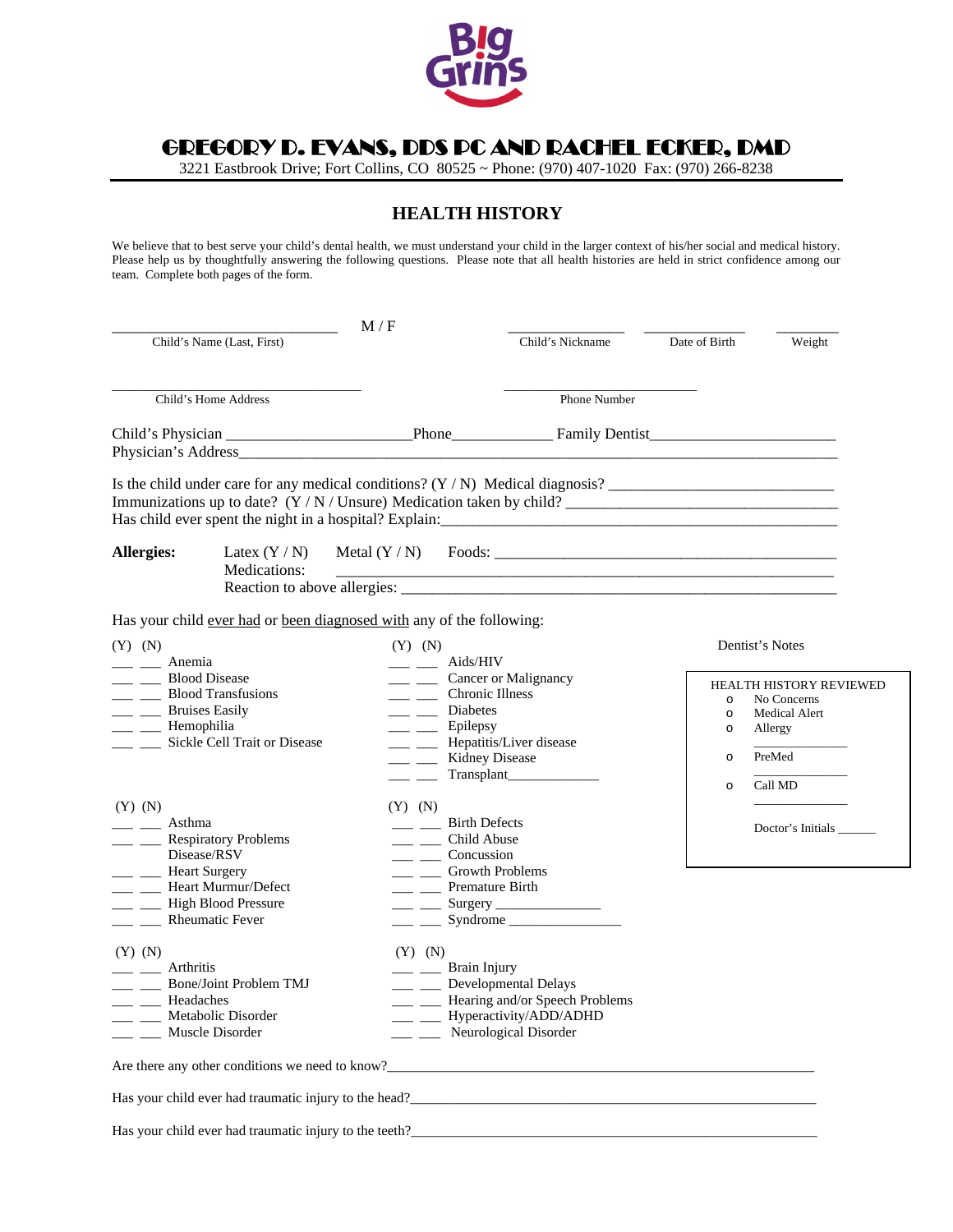#### **Health History – Page 2**

Please answer based upon your child's age**:** 

|    | 1. Feeding History (ages $0 - 2.5$ years):<br>My child was: ___ breast fed ___ bottle fed ___ combination                                                                                                                                                                                                                     |  |  |  |  |
|----|-------------------------------------------------------------------------------------------------------------------------------------------------------------------------------------------------------------------------------------------------------------------------------------------------------------------------------|--|--|--|--|
|    | 2. Oral Hygiene (ages $0 - 9$ years):<br>Have your ever received instruction on how to clean your child's teeth? ___yes, ___no<br>My child brushes _____times a day. An adult (_____supervises, __________brushes, _____none) per day.<br>My child has their teeth flossed ( __ every day, __occasionally, __ not currently). |  |  |  |  |
|    | 3. Fluoride Use (all ages):<br>Who applies the toothpaste to the brush? ____child, ____adult<br>My child ( __does, __did, __did not) receive supplemental fluoride drops or tablets.<br>Our primary water supply ( __does,  __does not,  __unsure) contain fluoride.                                                          |  |  |  |  |
|    | 4. Habits (all ages):<br>My child ( __does, __ does not) suck a ( __ thumb, __ finger, __pacifier).                                                                                                                                                                                                                           |  |  |  |  |
|    | 5. Dental History (all ages):<br>Is there any history in your family of any:<br>___malocclusions (bad bites), ___missing teeth, ___extra teeth, ___other(explain____________________                                                                                                                                          |  |  |  |  |
|    | Do you think there is anything wrong with your child's teeth? __________________<br>Has your child ever had a space maintainer, retainer, braces, such any other orthodontic<br>What is the primary reason for today's visit?                                                                                                 |  |  |  |  |
| 6. | Family History (all ages):<br>Do mother and father live together? _____ yes, _____ no<br>Is your child adopted? _____ yes, _____ no If yes, when? _______________________<br>Please explain any recent family status changes (divorce, separation, death, etc.), and note when your child<br>experienced this change:         |  |  |  |  |
|    | 7. Referral (all ages):<br>How did you hear about our office? (List name or media responsible for referral): __________________                                                                                                                                                                                               |  |  |  |  |

#### **CONSENT**

**Treatment Consent** - It is necessary, because your child is a minor, for permission to be obtained from a parent/ legal guardian before necessary treatment is performed. The signature of the parent/guardian below authorizes the completion of all agreed upon dental treatment and the use of those methods appropriate thereto. This consent shall remain in full force and effect until cancelled by either party. Furthermore, the undersigned agrees to be responsible for any bill incurred on this child for dental treatment, regardless of insurance coverage.

Signed: \_\_\_\_\_\_\_\_\_\_\_\_\_\_\_\_\_\_\_\_\_\_\_\_\_\_\_\_\_\_\_\_\_\_\_\_\_\_\_\_\_\_\_\_\_\_\_\_\_\_\_\_\_\_\_\_\_\_\_\_\_\_ Date: \_\_\_\_\_\_\_\_\_\_\_\_\_\_\_\_\_\_\_\_\_\_\_\_\_\_\_\_\_

Records release for diagnosis purposes and referral purposes.

The undersigned consents to the use of agreed upon x-rays and clinical photographs. It is my understanding that Big Grins may need to share the above information with other offices for diagnosis or referral purposes. I fully understand this consent and have no further questions.

Signed: \_\_\_\_\_\_\_\_\_\_\_\_\_\_\_\_\_\_\_\_\_\_\_\_\_\_\_\_\_\_\_\_\_\_\_\_\_\_\_\_\_\_\_\_\_\_\_\_\_\_\_\_\_\_\_\_\_\_\_\_\_\_ Date: \_\_\_\_\_\_\_\_\_\_\_\_\_\_\_\_\_\_\_\_\_\_\_\_\_\_\_\_\_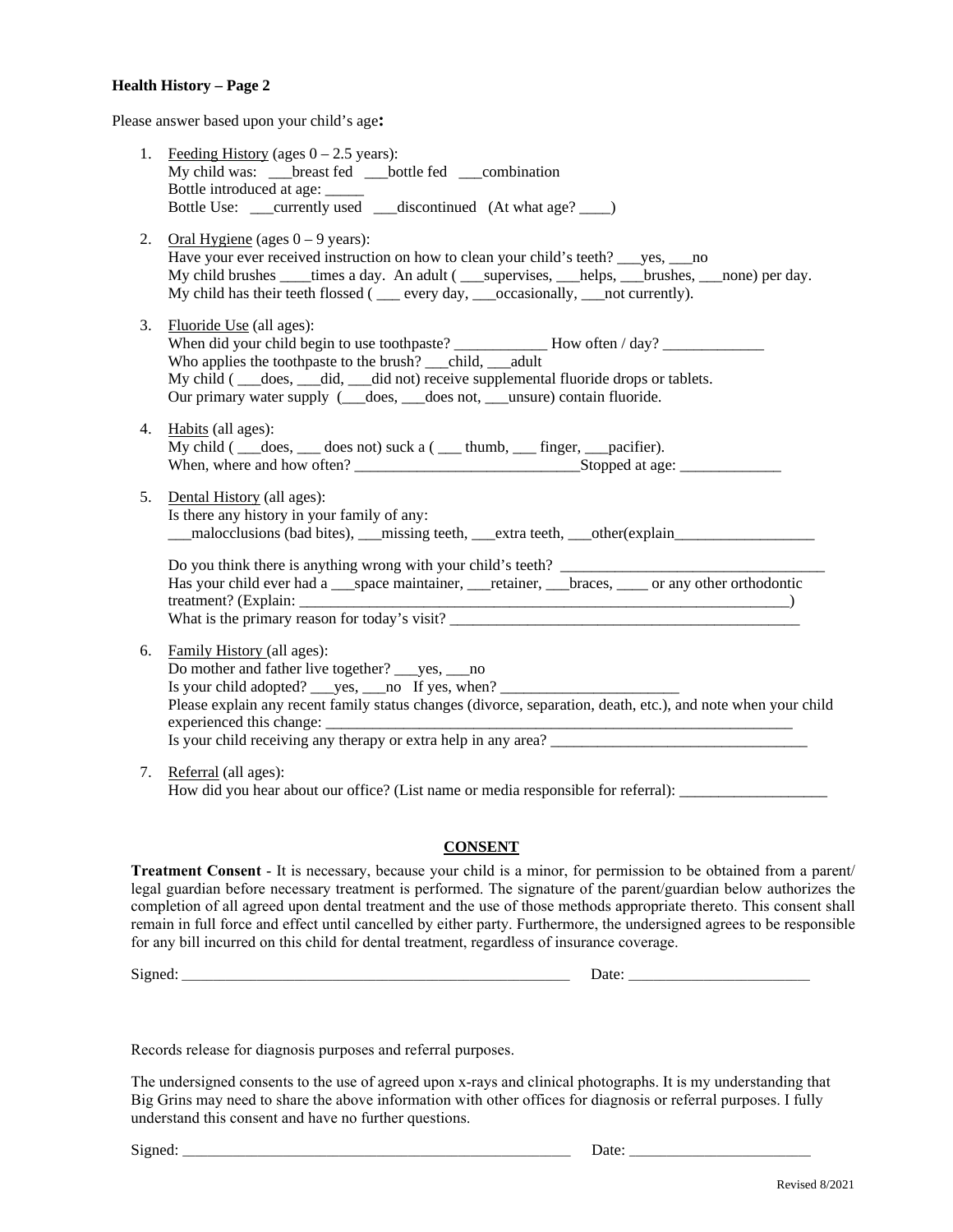

## DR. GREGORY D. EVANS, DDS PC & DR. RACHEL ECKER, DMD

**Treatment Consent**- It is necessary, because your child is a minor, for permission to be obtained from a parent/legal guardian before necessary treatment is performed. The signature of the parent/guardian below authorizes the completion of all agreed upon dental treatment and the use, of those methods appropriate thereto. This consent shall remain in full force and effect until cancelled by either party. The state of the state of the state of the Signature  $\frac{1}{\sqrt{2}}$ 

**Financial Agreement**- We find that our clients appreciate knowing in advance what is expected of them financially and what terms and conditions are available. If you have any questions, please direct them to one of our Financial Administrators. As a courtesy to you, we will submit your claim for you if you have insurance. Your insurance policy is an agreement between you and your insurance company. Our relationship is with you, not your insurance company. Therefore, all charges are ultimately your responsibility, regardless of your insurance status. You are responsible for the total charges or any difference remaining following payment by your insurance company. We will estimate as closely as possible your coverage. If your insurance has not made payment or you feel that your insurance company has not made adequate payment on your account, you must contact them first to discuss this matter.

 $(n$ initial)

Your insurance company is required by the Colorado Insurance Commissioner to process, pay or reject all insurance claims within 30 days. We guarantee accurate filing based on the information that you provide to us. On day 31, if your insurance company has not reimbursed our office, we will investigate the delay as a courtesy. If needed, we will resubmit your insurance claim one tim for you. We will notify you of your insurance company response and the responsibility of the balance will revert to you.

 $(n$ initial)

Payment is expected on date of service. We gladly accept cash, personal checks, a1nd most major credit cards for payment of your account. For your convenience, we also work with Care Credit. We will try to accurately estimate your patient portion which is due after insurance. As a courtesy, we would be happy to send a pre-determination to assist with accurate patient portions. In different circumstances, if the patient portion was not collected on date of service, payment is expected within 30 days of insurance payment. We will send you a statement, and payment is due upon receipt. We will begin to charge a late fee of \$5.00 per month on accounts that have remaining balances over 90 days. For your convenience you may now pay your bill online at gobiggrins.com and click on "Payment Portal".

Best way to receive statements \_text \_mail Signature \_\_\_\_\_\_\_\_\_\_\_\_\_\_\_\_\_\_\_\_\_\_\_\_\_\_\_

**Records release for diagnostic and referral purposes**-The undersigned consents to the use of agreed upon x-rays and clinical photographs. It is my understanding that Big Grins may need to share the above information with other offices for diagnosis or referral purposes. I fully understand this consent and have no further questions.

Signature \_\_\_\_\_\_\_\_\_\_\_\_\_\_\_\_\_\_\_\_\_\_\_\_\_\_\_\_\_\_\_\_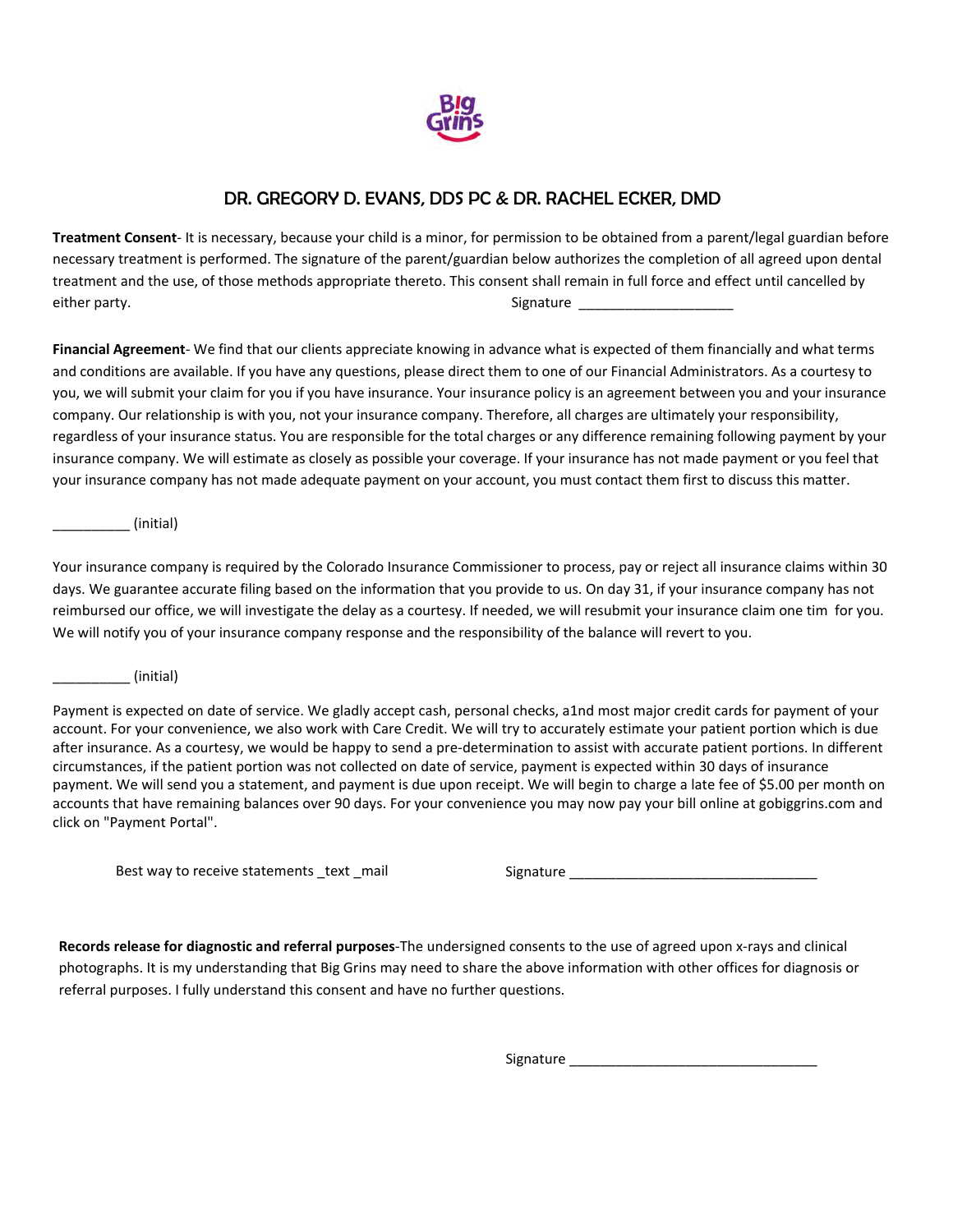Big Grins is proud to be an on time dental practice. We trust that you will arrive oh time for that appointment. If you are more than 5 minutes late to your appointment, we will then evaluate if we will still be able to keep the appointment upon your arrival. If the schedule allows we will try our best to keep the appointment. However, please note that we may need to reschedule your reserved time in order to stay on time for our other patients. (NOTE: If we do have to reschedule because the schedule will not allow us to see your child that day, it could be a few weeks out before we ill be able to reschedule them.)

\_\_\_\_\_\_\_\_\_\_ (initial)

We reserve this time specifically for you and your child as we do the same for all our patients and it helps to respect everyone's time by staying on time. We try our best to do so and ask for your help and consideration. Of course, we also strive to be as flexible as possible because we have kids too.

Reminders- We do our part by sending you appointment reminders. We send out 3 appointment reminders, 3 weeks, 1 week, and 72 hours out. We do this to help you manage this reserved time and it will also help prevent you from being charged. The 72 hour notice will allow 24 hours to decide if you need to cancel without getting charged the late fee.

**Cancellation/No Show Fee**- If you do need to cancel your appointment, we do request a 48 hour cancellation notice. This will allow us the appropriate time to fill your appointmen1t and to try to get other patients in that are on a waiting list. IF you cancel within the 48 hour prior to your appointment you will be charged a \$35.00 late cancellation fee. (This fee will be axed out at \$50.00 per family.) If you no show/no call you will be charged a \$35.00 no show/no call fee.

 $(n$ initial)

In consideration of the professional services rendered to my child, I agree to accept responsibility for the payment of such services; and I agree to pay all legal costs including collection fees and attorney fees if I fail to pay my account. I also agree to pay any additional fees noted above. I grant you, or your assigned, to telephone me at home or at my work to discuss matters related to this form. I have read and agree to the above conditions of treatment.

Signature \_\_\_\_\_\_\_\_\_\_\_\_\_\_\_\_\_\_\_\_\_\_\_\_\_\_\_\_\_

Date \_\_\_\_\_\_\_\_\_\_\_\_\_\_\_\_\_\_\_\_\_\_

\_\_\_\_\_\_\_\_\_\_\_\_\_\_\_\_\_\_\_\_\_\_\_\_\_\_\_\_\_\_\_\_\_\_\_\_\_\_ PLEASE PRINT name of Parent/Guardian

Patient's Name

\_\_\_\_\_\_\_\_\_\_\_\_\_\_\_\_\_\_\_\_\_\_\_\_\_\_\_\_\_\_\_\_\_